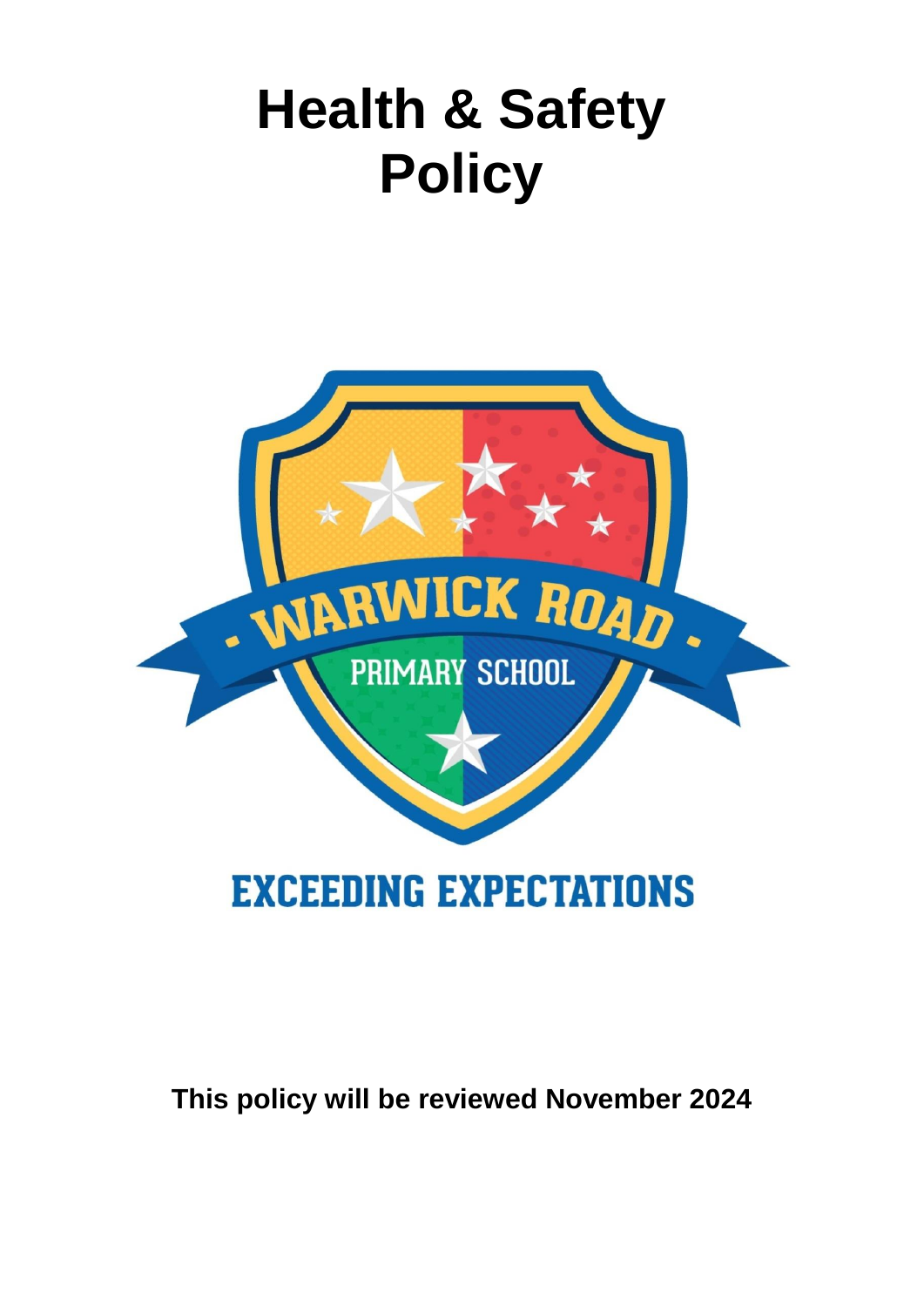### **Part 1- Health and Safety Policy Statement**

- 1. This policy statement complements (and should be read in conjunction with) the Kirklees Council, Children & Young People Service Health and Safety Policy. It records the school's local organisation and arrangements for implementing the DCYP Policy.
- 2. The requirement to provide a safe and healthy working environment for all employees is acknowledged. The Governing Body and those in control of the school recognise and take responsibility for compliance with the statutory duties under the Health and Safety at Work etc Act 1974.
- 3. In compliance with the Health and Safety at Work etc. Act, this school's Governing Body will ensure so far as is reasonably practicable that:
	- all places and premises where staff and pupils are required to work and engage in school activities are maintained in a condition which is safe and without risk to health. (This includes the health and safety of persons on school premises or taking part in school activities elsewhere e.g. work experience and off-site visits);
	- all plant and equipment is safe to use and that arrangements exist for the safe use, handling and storage of articles and substances at work;
	- appropriate safe systems of work exist and are maintained;
	- sufficient information, instruction, training and supervision is available and provided to ensure that staff are competent to do their tasks and pupils can avoid hazards and contribute in a positive manner towards their own health and safety and others;
	- a healthy working environment is maintained including adequate welfare facilities.
- 4. In addition to the above the school will ensure that so far as is reasonably practicable that the health and safety of non-employees is not adversely affected by its' activities.
- 5. Employee involvement is an important part of managing safely, and consultation on health and safety with employees and employee representative's forms part of this policy.
- 6. To review and revise this policy as necessary at regular intervals. This policy statement and the accompanying organisational arrangements supersede any previously issued.

*Signed Signed*

*Stephanie Tague Chair of Governors* *Shamsa Qureshi Headteacher*

*12 November 2021 12 November 2021*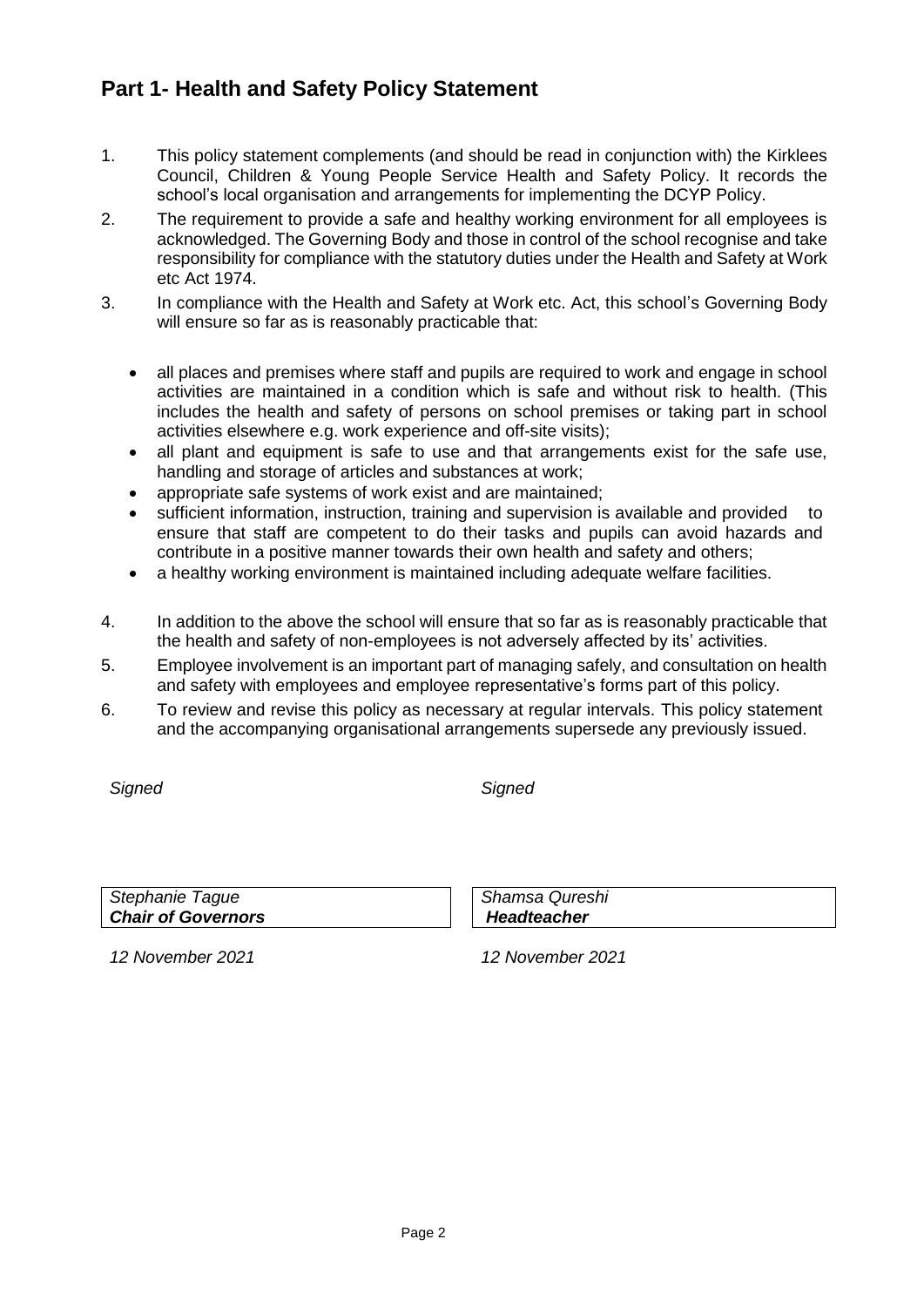# **Part 2 Organisation and Responsibility**

Overall responsibility for health and safety in schools rests with the employer:-

| <b>Type of School</b>                                                                                                                                                           | Who is the Employer?                                          | <b>Comments</b>                                                                                                                                                                                                                                                                                                                            |
|---------------------------------------------------------------------------------------------------------------------------------------------------------------------------------|---------------------------------------------------------------|--------------------------------------------------------------------------------------------------------------------------------------------------------------------------------------------------------------------------------------------------------------------------------------------------------------------------------------------|
| <b>Community Schools</b><br><b>Community Special Schools</b><br>Voluntary Controlled (VC)<br><b>Schools</b><br><b>Maintained Nursery Schools</b><br><b>Pupil Referral Units</b> | <b>Kirklees Council as the</b><br><b>Local Authority (LA)</b> | Governors of schools in this category<br>have an obligation to ensure that the LA<br>DCYP Health and Safety Policy is<br>implemented. These schools are<br>expected to formally adopt/adapt where<br>necessary and implement this Policy in<br>the entirety. Schools, however, may<br>wish to write their own health and safety<br>policy. |

All school governing bodies have health and safety responsibility as the **occupier** of the premises. Head Teachers must make arrangements for ensuring the implementation of the health and safety policies of their employer and/or any Governing Body arrangements arising out of their health and safety responsibilities.

#### **Who are the Policy-makers, Planners, Implementers, Assisters and Employees in schools?**

|                                                              | <b>Policy-makers</b> | <b>Planners</b> | <b>Implementers</b> | <b>Employees</b>                                               |
|--------------------------------------------------------------|----------------------|-----------------|---------------------|----------------------------------------------------------------|
| <b>School Governors</b>                                      |                      |                 |                     | It is recognised<br>that some<br>governors are<br>LA employees |
| <b>Headteacher</b>                                           |                      |                 |                     |                                                                |
| <b>School Leadership</b><br><b>Team</b>                      |                      |                 |                     |                                                                |
| Deputy/Assistant<br><b>Headteacher</b>                       |                      |                 |                     |                                                                |
| <b>Heads of Dept</b>                                         |                      |                 |                     |                                                                |
| <b>Teachers</b>                                              |                      |                 |                     |                                                                |
| <b>Managers</b>                                              |                      |                 |                     |                                                                |
| <b>Premises Managers</b>                                     |                      |                 |                     |                                                                |
| <b>Teaching and</b><br><b>Classroom</b><br><b>Assistants</b> |                      |                 |                     |                                                                |
| <b>Learning Support</b><br><b>Staff</b>                      |                      |                 |                     |                                                                |
| <b>Admin Staff</b>                                           |                      |                 |                     |                                                                |
| <b>Site Supervisor or</b><br><b>Caretaker</b>                |                      |                 |                     |                                                                |

**The responsibilities of Policy Makers, Planners, Implementers and Employees within the Policy**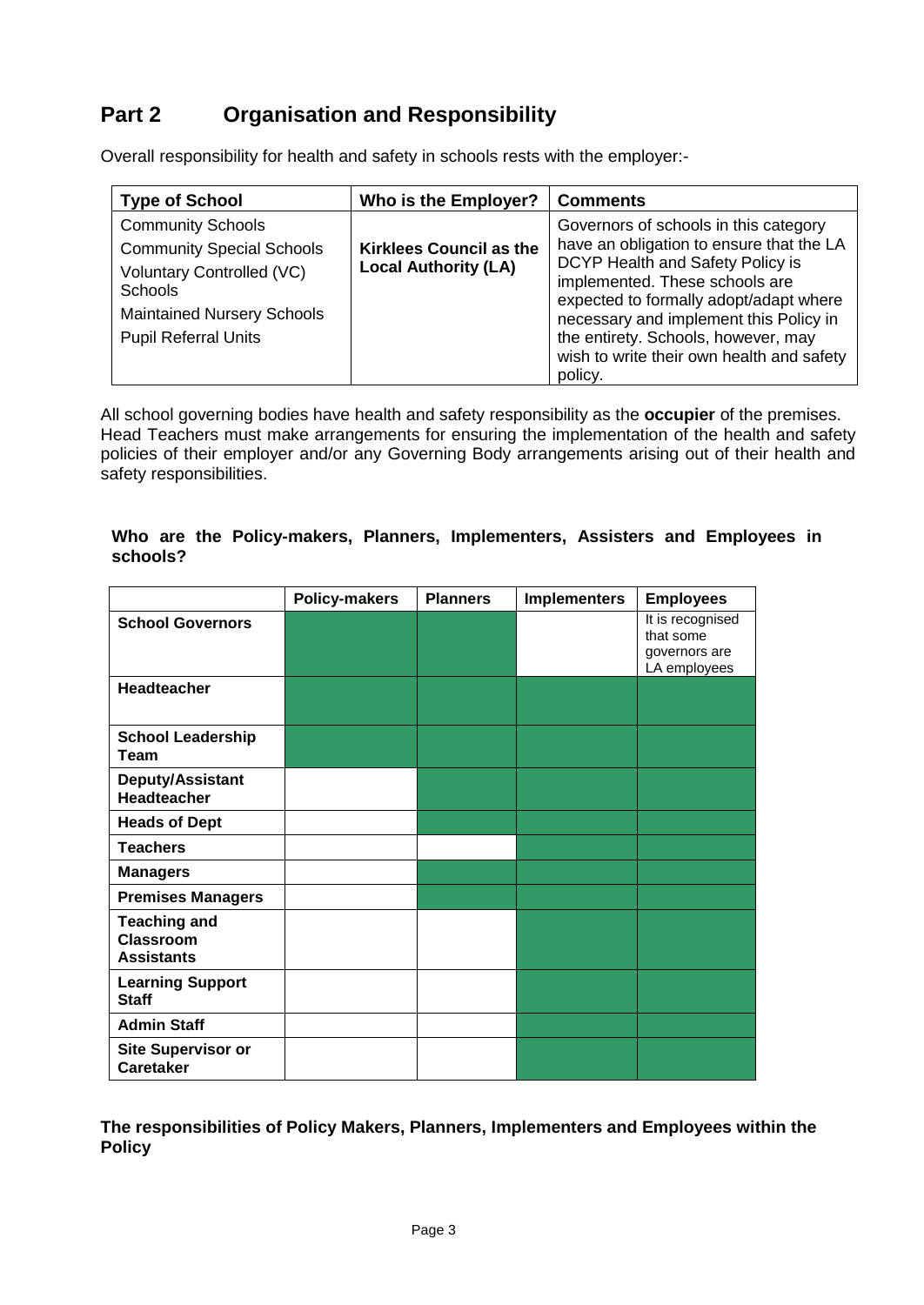| <b>Policy-makers</b>          |                                                                                                         |
|-------------------------------|---------------------------------------------------------------------------------------------------------|
| <b>School Governors</b>       | Devise and produce policy on health, safety and welfare at a                                            |
| <b>Headteacher</b>            | strategic level.                                                                                        |
| <b>H&amp;S Committee</b>      | Preserve, develop, promote and maintain the School's health and                                         |
| <b>School Leadership Team</b> | safety management system.                                                                               |
|                               | Ensure that health and safety matters are taken into account when<br>organisational decisions are made. |

The Policy makers;

- Will be familiar with the overall responsibilities laid down in the DCYP Health and Safety Policy ;
- Must ensure that the school has a structure in place to manage health and safety which includes; planning, implementation of these plans, monitoring, reviewing and auditing. This must be integrated into general day to day management;
- Will ensure that plans for continuous improvement in health and safety management are developed and reviewed regularly;
- Must ensure that all school activities are organised and have sufficient arrangements and resources; to ensure that health and safety can be managed effectively.

As Policy Makers the Governing Body (GB);

- Must ensure that those who have been assigned specific responsibilities in school for H&S have been identified, this has been communicated, and adequate training or instruction has been given;
- Must ensure that sufficient competent persons are in place to advise the school on H&S issues;
- Will set H&S targets (with Planners) to improve H&S performance;
- Is required to monitor that the H&S targets are being met and the school is meeting health and safety obligations by checking that policies and procedures are implemented in accordance with requirements of health and safety performance on a regular basis.
- Seek advice from the Kirklees Council Group Safety Advisers and their School Improvement Officer as appropriate and take actions as necessary;
- Ensure that the self-auditing of H&S takes place and that action plans are developed as a result. This will form part of the school planning process;
- The GB will ensure that all their decisions reflect the commitment of this policy and promote a positive culture towards health, safety and welfare issues;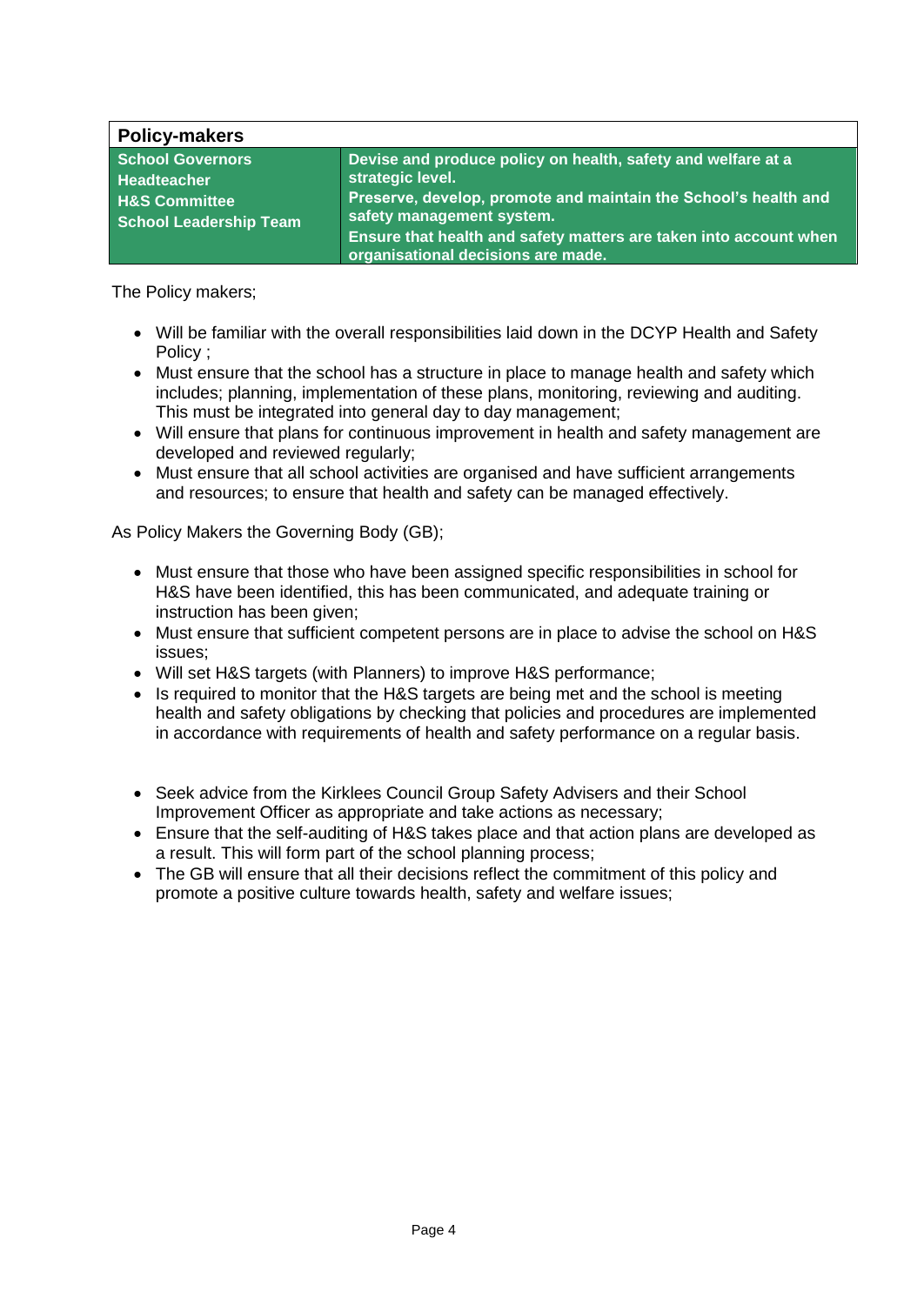| <b>Planners</b>                                                                                                                                                                                                                                                                             |                                                                                                                                                                                                      |
|---------------------------------------------------------------------------------------------------------------------------------------------------------------------------------------------------------------------------------------------------------------------------------------------|------------------------------------------------------------------------------------------------------------------------------------------------------------------------------------------------------|
| <b>Headteacher</b><br><b>Members of the School Leadership Team</b><br><b>School Governors</b><br><b>Governor for Health and Safety</b><br><b>Deputy/Assistant Headteacher</b><br><b>Health and Safety Coordinator</b><br><b>Heads of Dept</b><br><b>Managers</b><br><b>Premises Manager</b> | Develop the local plans to achieve<br>corporate/school health & safety objectives.<br>Develop management arrangements for the<br>identification of hazards and control of risks within<br>their area |

The Planners will;

- Be familiar with the overall responsibilities laid down in the DCYP Health and Safety Policy;
- Take overall responsibility for the day to day health and safety management of the school and school activities taking place outside school premises;
- Determine the resources and arrangements needed to manage health and safety effectively as part of the school planning process;
- Delegate duties to other members of staff associated with the management of health and safety. *(It is clearly understood by everyone concerned that the delegation of certain duties will not relieve the Headteacher from the overall day to day responsibilities for health and safety within the establishment.)*
- As part of their management of health and safety.
	- appoint a Premises Manager (see **Implementers** below);
	- identify a member of staff who can act as a Health and Safety Coordinator (see **Assisters** below.)
- Ensure that these staff receive appropriate H&S training;
- Ensure that all staff within the school are aware of their responsibilities with regard to health and safety issues. Where staff have specific duties in health and safety matters (e.g. First Aid/Fire Marshal), this should be identified clearly to everyone in the premises;
- Keep up to date with changes or updates in health and safety management by using the Council and other resources and communications;
- Ensure that suitable and sufficient training, instruction and information is provided and recorded;
- Set health and safety objectives as part of the school planning process;
- Include health and safety in staff objectives where appropriate and assess their performance against these objectives regularly;
- Advise governors of the resources and arrangements needed to manage health and safety effectively as part of the school planning process;
- Communicate any health and safety actions outlined in the school planning process to relevant staff and governors;
- Develop management arrangements for the identification of hazards and control of risks (risk assessments), ensure these take place and that results are communicated to staff and records kept e.g. staff signatures;
- Develop local policies and procedures as necessary for health and safety and ensure they reflect the overall DCYP Policy;
- Seek help from the Group Safety Adviser or other specialist to ensure that this H&S Policy can be implemented effectively and advise the GB;
- Ensure that a regular **Premises H&S Inspections** are carried out, (this duty may be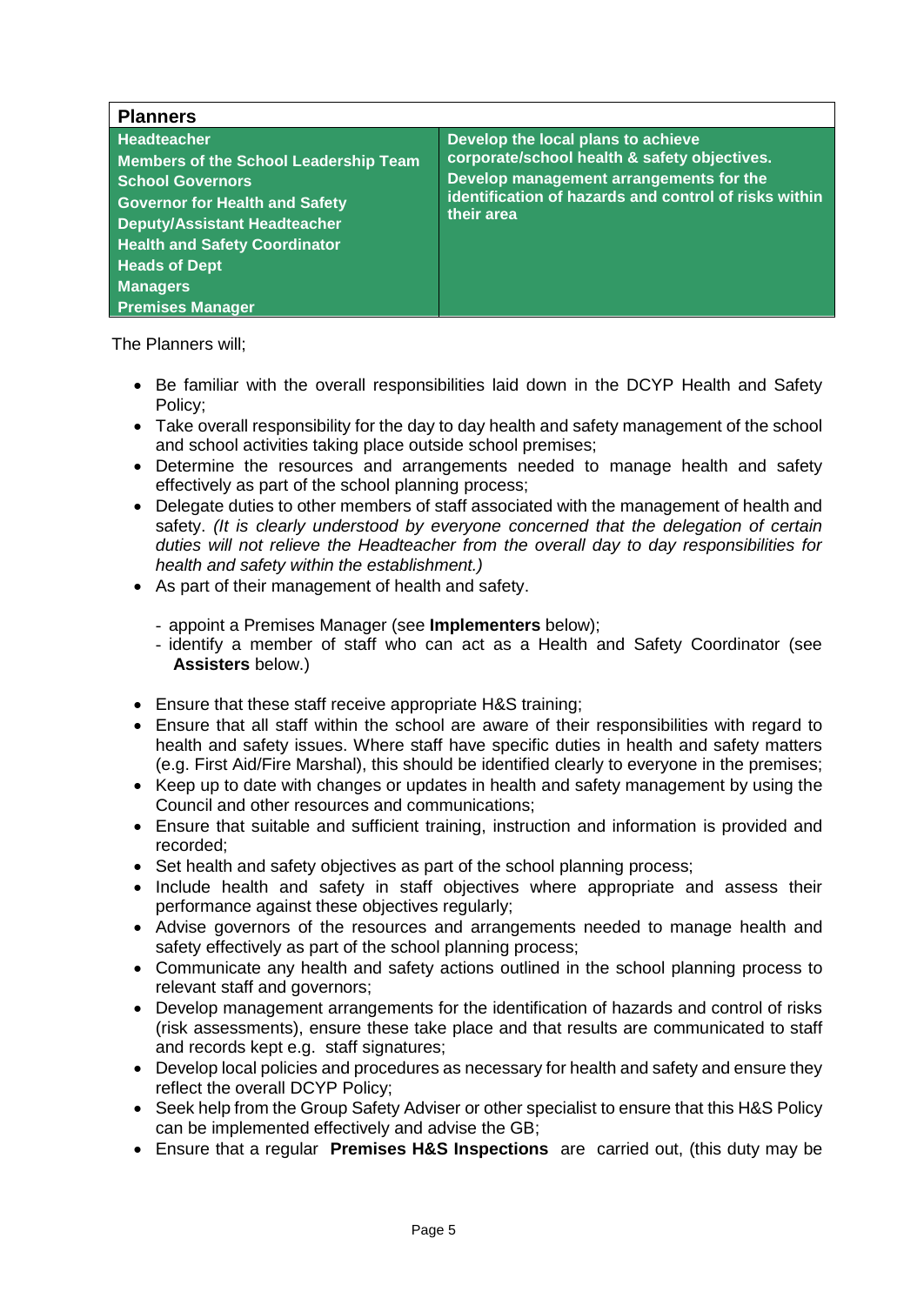delegated to other members of school staff) Generic premises inspection checklists are available on One Hub which can be adapted to be made site specific; Additionally it is recommended that an annual self-audit is carried out (This duty may be shared with other staff such as SLT) Self Audit forms are available on One Hub;

- Draw up any Action Plans required from the results of the Premises H&S Inspection and Annual Self Audit and monitor these regularly;
- Take part in and co-operate with any **Internal Health and Safety Audit** which may be carried out by the Council's H&S Team;
- Advise the GB and others of the results of any H&S monitoring which takes place and of any actions required as a result of this;
- Consult with staff as necessary on matters of health and safety which may affect them at work.

#### **Health and Safety Committee**

The school may choose to establish a Health and Safety Committee which should meet regularly to consider health and safety planning and organisation, the implementation of policies and to review and monitor performance. Where Health and Safety is integrated into the strategic planning meetings of the school a separate meeting may not be required. It is recommended that H&S is a standing agenda item in these meetings.

An annual report to the Governing Body outlining achievements against the H&S plan should be considered by Planners and Implementers, the school's Health and Safety Coordinator may be responsible for collating this information (see **Assisters**) for their consideration. As a minimum, the report will contain a summary of accident and ill health statistics for the current year and will suggest health and safety targets and priorities for the forthcoming year.

| <b>Implementers</b>                                                                                                                                                                                                                                                                                                                                                      |                                                                                                                                                                                                  |
|--------------------------------------------------------------------------------------------------------------------------------------------------------------------------------------------------------------------------------------------------------------------------------------------------------------------------------------------------------------------------|--------------------------------------------------------------------------------------------------------------------------------------------------------------------------------------------------|
| Headteacher (also Policy maker, Planner)<br><b>School Leadership Team (also planners)</b><br>Heads of Department (who may also be planners)<br><b>Teaching Staff [Including supply teachers]</b><br><b>Managers</b><br><b>Premises Managers</b><br><b>Teaching Assistants</b><br><b>Learning Support Staff</b><br><b>Admin Staff</b><br><b>Site Supervisor/Caretaker</b> | Ensure that workplace precautions and<br>safe systems of work are developed/<br>implemented in order to identify hazards<br>and control risks. Ensure all the systems<br>are working effectively |

The Implementers will;

- Maintain an understanding of the Health and Safety Policies and Guidance Notes of the Kirklees Council and DCYP and those developed within school;
- Demonstrate commitment to the management of health and safety by:
	- Setting a good example to others
	- Promoting good practice
	- Identifying H&S problems and rectifying them if possible
	- Challenging poor H&S performance or attitudes
	- Communicating regularly about H&S
- Be responsible for and take the lead on implementation of health and safety policies and any arrangements which have been developed by the Policy makers and Planners;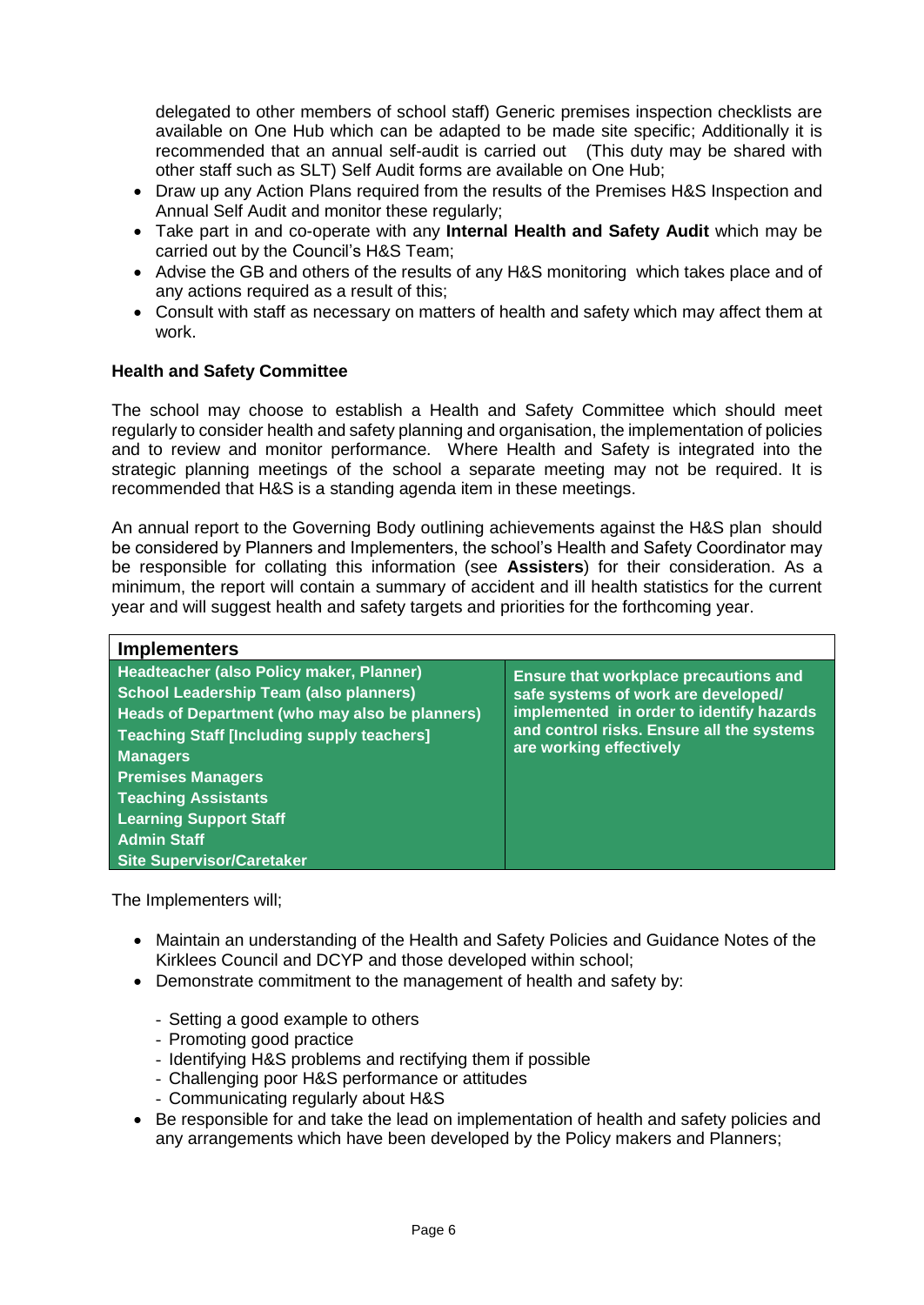- Understand and own the plans in place for H&S as part of the overall school planning process monitor progress in these areas and advise planners of the results or any deficiencies;
- Ensure than any personal targets set by Planners are achieved, feedback any issues identified in this process;
- Ensure that individuals have health and safety objectives as part of their annual review process (as appropriate). These may reflect the overall H&S plans;
- Encourage participation in H&S and ensure that communication about H&S issues takes place;
- Assess new and existing work activities for hazards, ensuring that risk assessments are in place, control measures implemented (safe methods of work/Personal Protective Equipment etc) and the results of risk assessments communicated and recorded;
- Ensure that, where responsibilities for health and safety have been delegated to staff members, these roles are properly assigned and understood by employees in their teams/areas;
- Ensure that staff in these roles have received appropriate training and that this is recorded;
- Ensure that there is sufficient information, instruction and training and resources available for staff in order for them to do their job;
- Consult with staff as necessary on matters of health and safety which may affect them at work, responding as necessary;
- Supervise work adequately to ensure that good health and safety standards are maintained;
- Ensure that adequate monitoring of H&S takes place e.g. by taking part in Premises H&S Inspections and carrying out own inspection of work areas;
- Carry out any reactive monitoring required such as investigation of accidents, near misses and occupational illness and ensure the information gained is used to improve H&S in the future;
- Avoid allocating "blame" to individuals who report illness, accidents, or near misses, and ensure that all reports of this nature are managed effectively;
- Monitor H&S standards at the local level by retaining statistics to identify patterns and trends in events;
- Seek advice from the Kirklees Council H&S Adviser or other specialist as required.
- Make use of other resources provided by the Kirklees Council to promote H&S at work (e.g. One Hub and Business Solutions);
- *In addition to the above, teaching staff are responsible for the health and safety of all pupils under their control whilst involved in organised work activities both on site e.g. classrooms, laboratories, workshops etc., and off site e.g. school trips.*

#### **Premises Managers**

#### **In addition to the responsibilities above Premises Managers have specific duties These are produced here;**

- 1. To maintain an understanding of DCYP Health and Safety Policy arrangements and an awareness of relevant premise related health and safety legislation, issues and procedures and operating within these requirements;
- 2. To control contractors working on the premises, and ensure that hazard information has been exchanged and suitable risk control measures implemented;
- 3. Ensuring adequate security arrangements are maintained;
- 4. Ensuring the general cleanliness of the premises and that adequate welfare facilities are provided;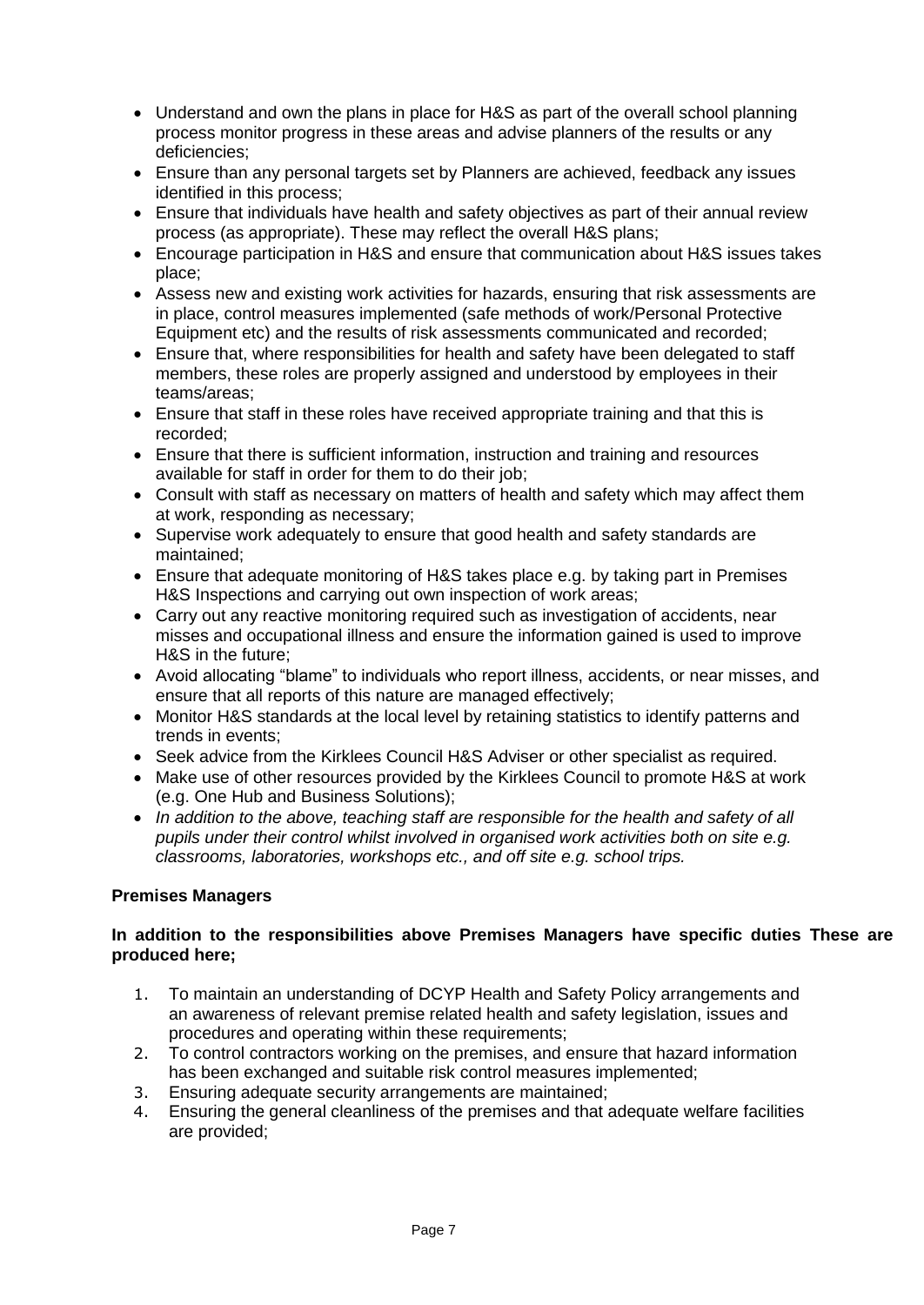- 5. Arranging for regular inspection of the areas of the premises for which they are responsible to monitor that workplace health and safety standards are in effective working order and that a safe means of access and egress is maintained;
- 6. Ensuring that adequate fire safety arrangements and emergency procedures are implemented and maintained;
- 7. Ensuring that plant and equipment is adequately maintained;
- 8. Arranging for the regular testing and maintenance of electrical equipment;
- 9. Maintaining records of plant and equipment maintenance, tests, fire evacuation drills, fire officer inspections and fire extinguisher maintenance;
- 10. Ensuring adequate first aid requirements for the premises are formally assessed and adequate provision is made;
- 11. Ensuring that all premise related hazards are adequately identified, assessed and suitable and sufficient control measures implemented and monitored;
- 12. Ensuring the adequate provision of health and safety notices and warning signs are prominently displayed and comply with the Health and Safety (Safety Signs and Signals) Regulations;
- 13. Ensuring that a copy of the current Health and Safety Law Poster is displayed in an accessible location and the information on the poster kept up to date;
- 14. Maintaining a health and safety file on the premises in relation to any construction work covered by the Construction (Design and Maintenance) Regulations and make this available to contractors upon requests;
- 15. Ensuring that adequate systems are in place for the management of asbestos through the 'Premise Asbestos Management Plan' and control of legionella and excessive water temperatures;
- 16. To respond promptly to any notification of a defect that could affect the health and safety of building occupants/visitors.

#### **Employees [including temporary & volunteers]**

**Employees** – Irrespective of their position within the Councils structure. All staff are employees and therefore all the employee responsibilities within the DCYP Health and Safety Policy apply to everyone. All employees in the establishment are aware of the responsibilities of Employees laid down in the DCYP Health and Safety Policy.

All employees have general health and safety responsibilities both under criminal and civil law. Staff must be aware that they are obliged to take care of their own safety and health whilst at work along with that of others who may be affected by their actions.

Employees must also co-operate with the governing body and senior management of the school so that they may fulfil any legal requirements placed on them as employers and/or persons in control of premises.

#### **Staff Safety Representatives**

Health and safety at work law provides for the appointment of trade union appointed safety representatives from amongst the employees. Where the governing body is notified in writing of such an appointment, the safety representative shall have the following functions:

- to investigate potential hazards and to examine the causes of accidents in the workplace;
- to investigate complaints by any employee they represent relating to that employees health and safety or welfare at work;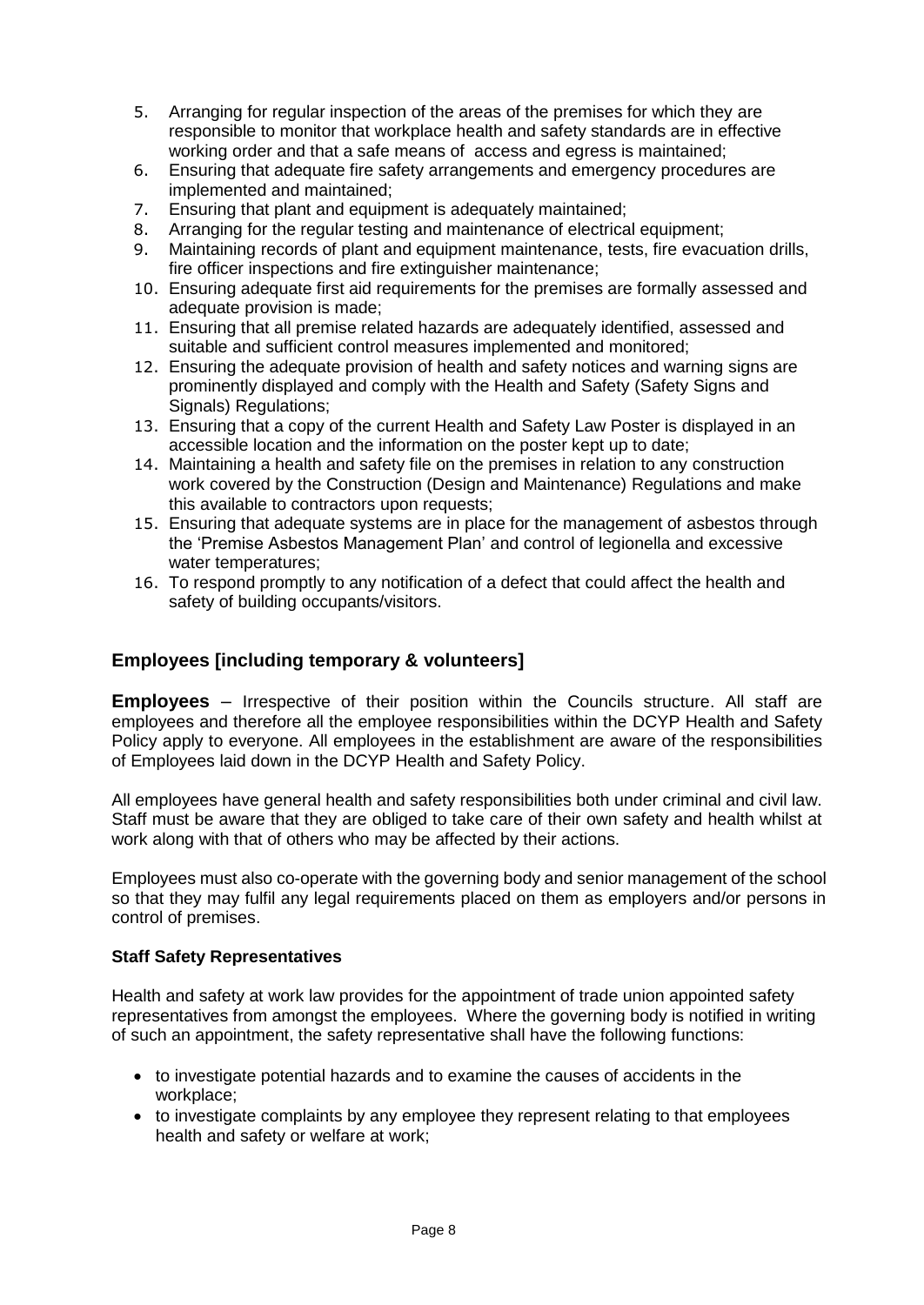- to make representations to the Headteacher via the Deputy Headteacher (if applicable) on general matters affecting the health, safety and welfare of employees;
- to carry out workplace health, safety and welfare inspections;
- to attend any safety committee meetings;
- to co-operate with employers in promoting health and safety at work.

None of the above functions given to a safety representative impose any legal duty or liability whatsoever on that person. A safety representative is in no way obliged to carry out any or all of the above functions.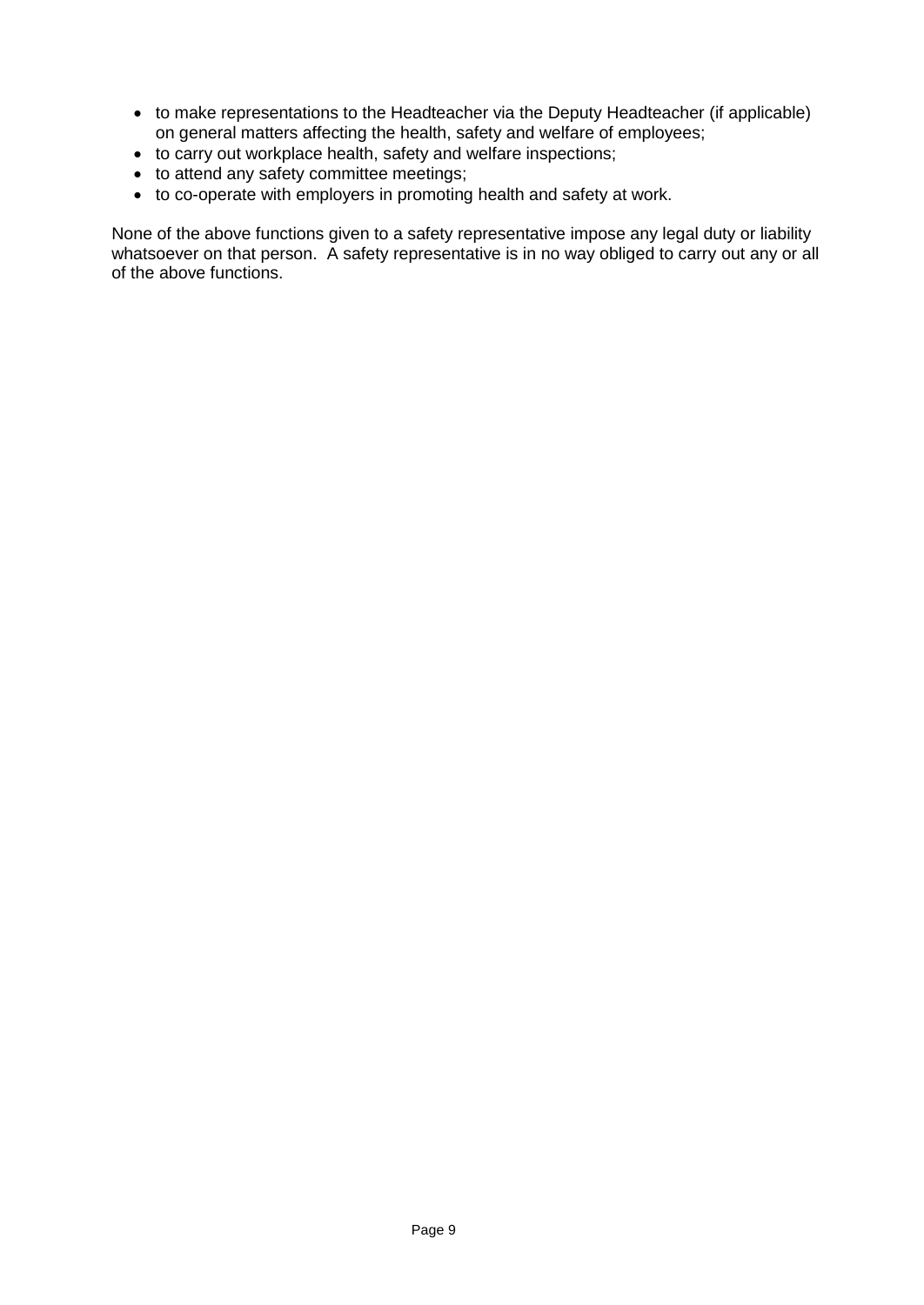## **Part 3 Detailed Arrangements and Procedures**

The following procedures and arrangements have been established within our school to eliminate or reduce health and safety risks to an acceptable level and to comply with minimum legal requirements of the Children and Young People's Service Health and Safety Policy:

#### **1. Accident Reporting, Recording & Investigation**

Staff report all accidents. Minor incidents are recorded in the Record of Minor Accidents/Incidents Form (Accident Book) which is retained in the School Office. The School Business Manager is informed of any serious accidents. The Headteacher/Business Manager will determine whether such accidents merit further investigation and will organise any investigation needed. Major injuries to children, for example broken bones or any incident requiring a child being taken to hospital, caused through a defect in equipment or management systems are reported on the Kirklees online system. Log books are monitored periodically to detect trends to allow resources to be allocated to prevent further occurrences.

#### **2. Asbestos**

The Headteacher is the Responsible Person and duty holder responsible for the Premise Asbestos Management Plan (PAMP). The School Business Manager, Caretaker and School Office Staff will ensure that contractors and others such as site supervisors etc have sight of the plan prior to starting any work on the premises and sign the Permit to Work log. The Premise Asbestos Management Plan (PAMP) is kept in the School Office. Staff are made aware of potential dangers accordingly.

The Headteacher, School Business Manager and Caretaker receive asbestos training and carry out regular inspections.

#### **3. Contractors**

When the school is managing its own projects, the Headteacher and School Business Manager will be responsible for considering how contractors are selected (eg members of CHAS (Contractor Safety Assessment Scheme or other members of SSIP (Safe Systems In Procurement), arrangements for induction of contractors to exchange health and safety information and agree safe working arrangements, risk assessments, frequency of liaison meetings, name of person responsible for monitoring contractors working methods, Permit to Work, and identify the project manager. Staff should report any concerns to the Headteacher. When the project is through the LA the school will liaise with the school Asset Management Officer.

**4. Curriculum Safety** [including out of school learning activity/study support] All teaching staff together are responsible for drawing up suitable (written) risk assessments prior to commencing hazardous activities, or when using specific equipment for curriculum purposes eg, cooking or science equipment. Arrangements for the control of safety in specific subjects such as PE, Science, Technology/CDT,

#### **5. Drugs & Medications**

Administration of drugs and Medication is dealt with under the schools Medical Policy

#### **6. Electrical Equipment** [fixed & portable]

Portable Appliance Testing (PAT) will be carried out annually by an approved contractor/tester. All staff will be responsible for and visually check electrical equipment utilised by them and will report any defects or concerns to the School Business Manager. Pupils will not be permitted to have personal electrical equipment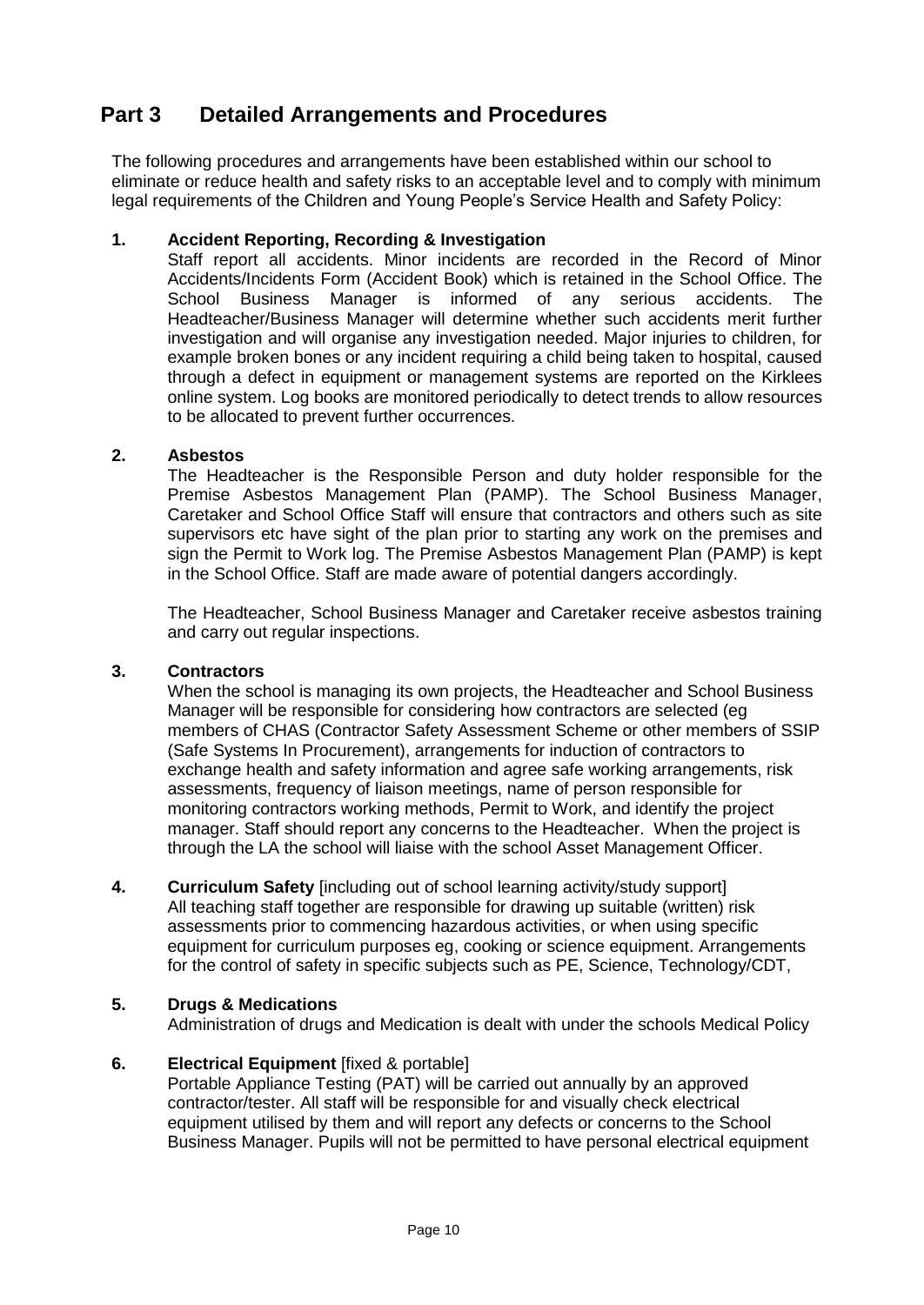in school unless medically necessary. The LA will also carry out an annual inspection of equipment in different or more specialised parts of the site such as school kitchens and cleaning equipment.

#### **7. Fire Precautions & Procedures [and other emergencies incl. bomb threats and lockdowns]**

The Headteacher in conjunction with the School Business Manager and Finance, Resources and Premises Committee will be responsible for undertaking and reviewing fire risk assessment, frequency and arrangement of drills, emergency and evacuation procedures to be followed.

Staff with special responsibilities eg fire marshals are given training. The school has a maintenance schedule in place for fire extinguishers, testing the fire alarm, emergency lighting etc. Details are recorded in the Fire Safety Log.

Prior to commencing employment at the school all staff have to complete an online fire safety course, which is retaken annually.

#### **8. First Aid**

A First Aid Needs Assessment has been completed to determine the appropriate number of Paediatric First Aiders required.

Staff who are required to administer first aid will receive training and retraining as necessary. All staff receive training for the medical needs of children where appropriate (eg EpiPen and asthma training). Expiry dates of qualifications are monitored by the School Business Manager.

The School Office personnel will summon any ambulance and the Headteacher/Deputy will accompany children to hospital if necessary (see the Medical Policy for full details).

First aid boxes are kept in the School Office, the KS2 corridor (outside Rigel classroom), the hall and the Space Building are checked and restocked regularly a member of the Admin/Lunchtime staff.

#### **9. Gas Safety**

The LA conduct an annual inspection and examination. Records of inspection are retained in the School Business Manager's office.

#### **10. Glass & Glazing**

The Caretaker and School Business Manager will ensure that all glass in doors or side panels is safety glass, and that all replacement glass is of safety standard. There are no areas in the school which are unsuitable for use by children due to glass being of low standard.

#### **11. Grounds - Safety/Security**

The Caretaker will be responsible for making arrangements for safe access to/egress from school and for regular checks. All staff share responsibility for maintaining site security (eg keeping doors and gates shut). The School Office staff will be responsible for controlling visitor access and signing in arrangements. A visitor badge will be issued to all visitors so they can be easily identified by other staff.

#### **12. Hazardous Substances (COSHH)**

The Caretaker will ensure that all hazardous substances are kept in the COSHH cupboards (located in the outer buildings in the lower playground and Community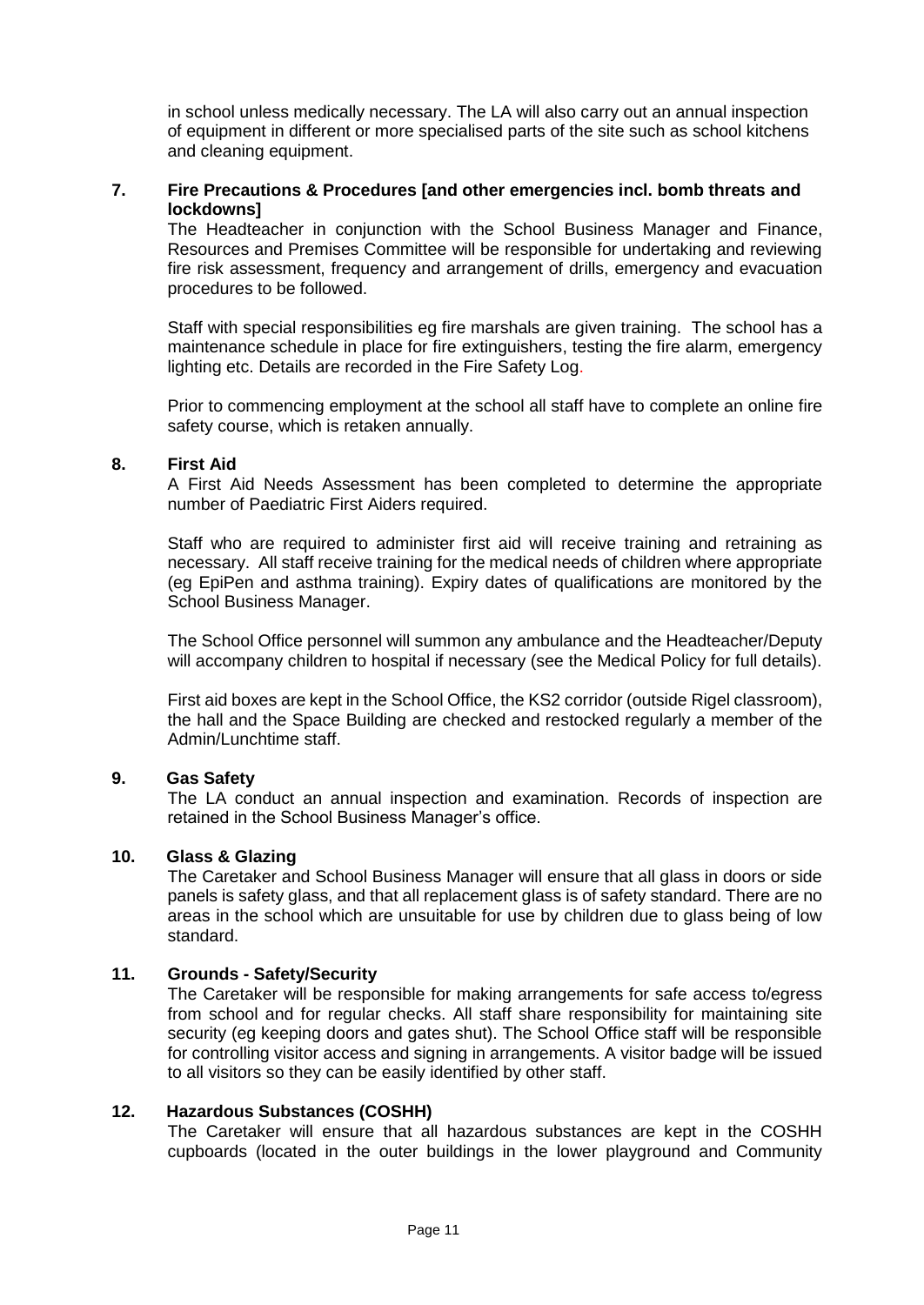Building Cleaners cupboard) and are only used in accordance with safety recommendations. These cupboards are clearly marked with a COSHH safety sign.

There is a COSHH file in the school Office with assessment information for the chemicals used on site. Prior to employment all cleaning staff receive training in the safe use of cleaning products and how to use of protective equipment, from the Cleaning Section.

#### **13. Health and Safety Advice**

The school will obtain competent health and safety advice, e.g. Kirklees Council Group Safety Advisor tel 01484 226475, the school's asset management officer as and when needed.

#### **14. Housekeeping – Storage, cleaning & waste disposal**

The Caretaker will ensure that the premises have sufficient and safe storage systems and that the premises are kept clean. The Caretaker will minimise accumulation of rubbish, make arrangements for wet floor cleaning to minimise risks of slips, provide means of disposing of glass and other sharp objects, make arrangements for snow shifting and for security/location of external waste bins and waste electrical appliance disposal/recycling arrangements in accordance with the WEEE regulations.

#### **15. Handling & Lifting**

All staff have a responsibility to identify activities involving lifting/handling where there is any risk of injury and should inform the School Business Manager. Risk assessments will be completed to identify precautions to minimise manual handling tasks. All staff are required to complete an online manual handling course every two years.

#### **16. Jewellery**

Pupils are prohibited from wearing earrings and other jewellery, except studs which must be removed prior to any PE activities.

#### **17. Lettings/shared use of premises**

The Headteacher is responsible for setting restrictions on use of equipment, staffing requirements, first aid provision, fire and emergency arrangements, standard operating procedures, agreeing responsibilities at school fairs and other fund raising events, emergency lighting, lighting for paths on an evening, public entertainment license. The Headteacher will carry out risk assessments for each individual event. The school does not currently have any external lettings, except for the use as a Polling Station.

#### **18. Lone Working**

See Lone Worker Policy.

#### **19. Maintenance / Inspection of Work Equipment (including selection of equipment)**

The school follows the recommended schedule of the LA for the annual inspection, examination and testing of equipment eg ladders and steps, lifts, PE equipment, boilers and heating systems, furniture (internal and external), fire alarm and smoke detection, emergency lighting, fire extinguishers etc. Inspection certificates are retained in the Premises file in the School Office.

#### **20. Monitoring the Policy and results**

The School Business Manager and Caretaker carry out regular monitoring of H&S management and workplace checks.

The Headteacher in conjunction with the School Business Manager and Finance,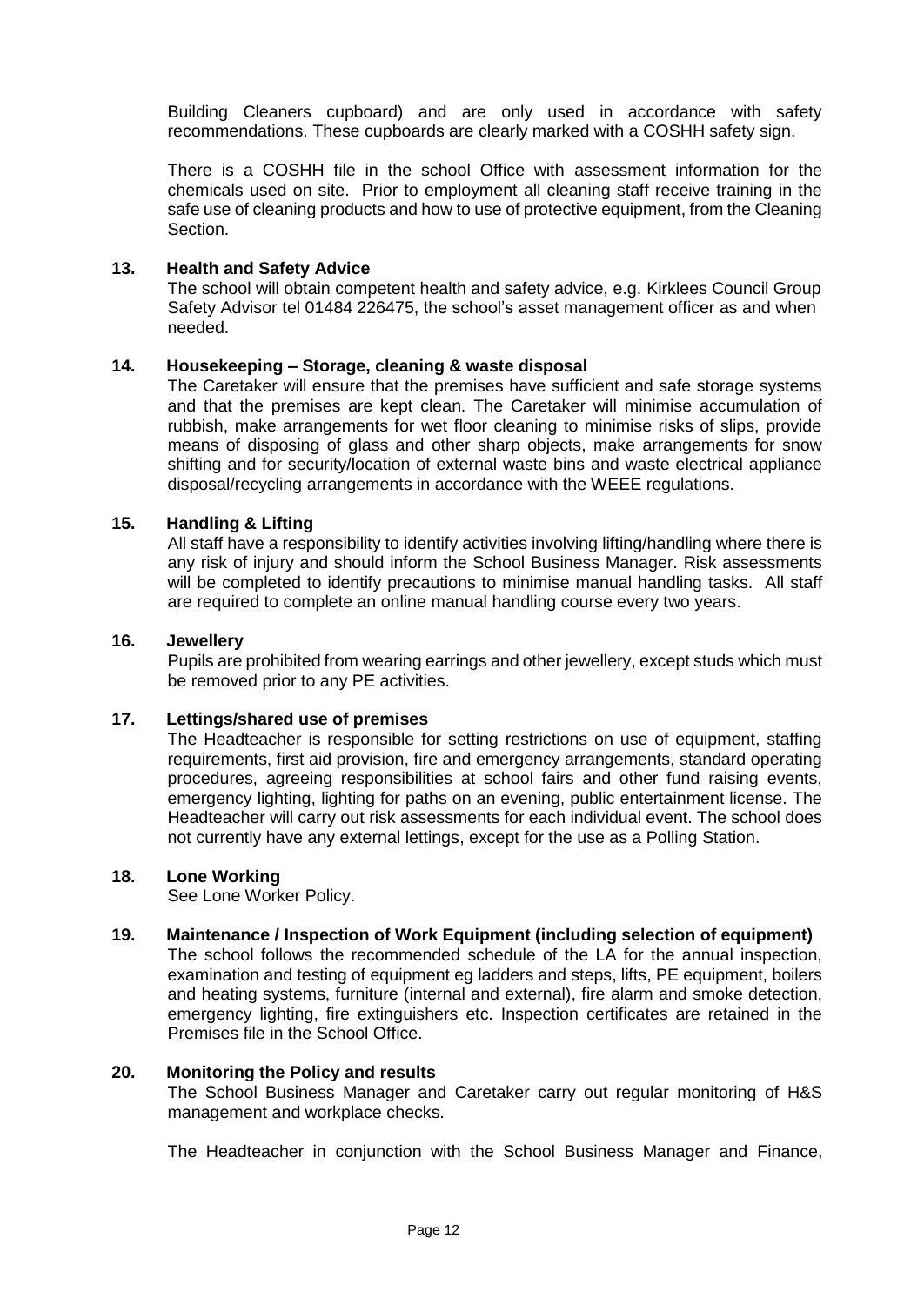Resources and Premises Committee will be responsible for ensuring the implementation of new and updated policies, which are reported and discussed at Governor Committee meetings.

#### **21. New & Expectant Mothers**

Arrangements in are place for specific risk assessments for new and expectant mothers. Details are kept in the employees file.

#### **22. Noise**

An assessment of risk, protection and other controls from such as noise from machinery, when the workplace is so noisy that people have to shout to each other at normal speaking distance to make themselves heard in accordance with the Control of Noise at Work Regulations 2005, will be carried out as necessary.

#### **23. Personal Protective Equipment (PPE)**

Personal protective equipment is provided for all staff as and where necessary. PPE is readily available for activities such as the administering of first aid and cleaning of spilled bodily fluids. Equipment available includes face masks, gloves and aprons.

#### **24. Reporting Defects**

All staff are responsible for reporting hazards or potential hazards to the School Business Manager or Caretaker who will decide on interim measures to be taken pending rectification and will arrange for remedial works to be carried out.

#### **25. Risk Assessments**

The School Business Manager and Caretaker will ensures RA's are undertaken on the site ie classrooms, storerooms, offices etc, these are shared with staff via the Staff Server and paper copies are available in the school office. Staff will be made aware of any concerns.

All teaching staff are responsible for ensuring Risk Assessments are undertaken for any class activities that require them. The School Business Manager and Headteacher are responsible for undertaking special Risk Assessments (such as for staff who are pregnant or who have health problems). The SENCO is responsible for risk assessments for SEND pupils and staff responsible for their care.

#### **26. Signs and Signals**

Annual inspection will be carried out to ensure that the proper signs and signals are in place and that they comply with requirements.

#### **27. School Trips/ Off-Site Activities see also item 30**

The school will follow the LA guidelines in respect of all school trips and off-site activities. See School Educational Visit Policy.

#### **28. Occupational Health - Stress and staff Well-being**

The school will follow the LA guidelines in respect of Occupational Health.

All staff have access to Employee Healthcare via a referral portal called "Our Workplace Wellbeing" which all staff can access by visiting [https://kirklees.eopas.co.uk](https://kirklees.eopas.co.uk/) using a computer, smart phone or device.

The self-referral option allows staff to refer themselves for physiotherapy, counselling, smoking cessation and HEAL (Health Eating & Active Lifestyles) directly through the secure portal system.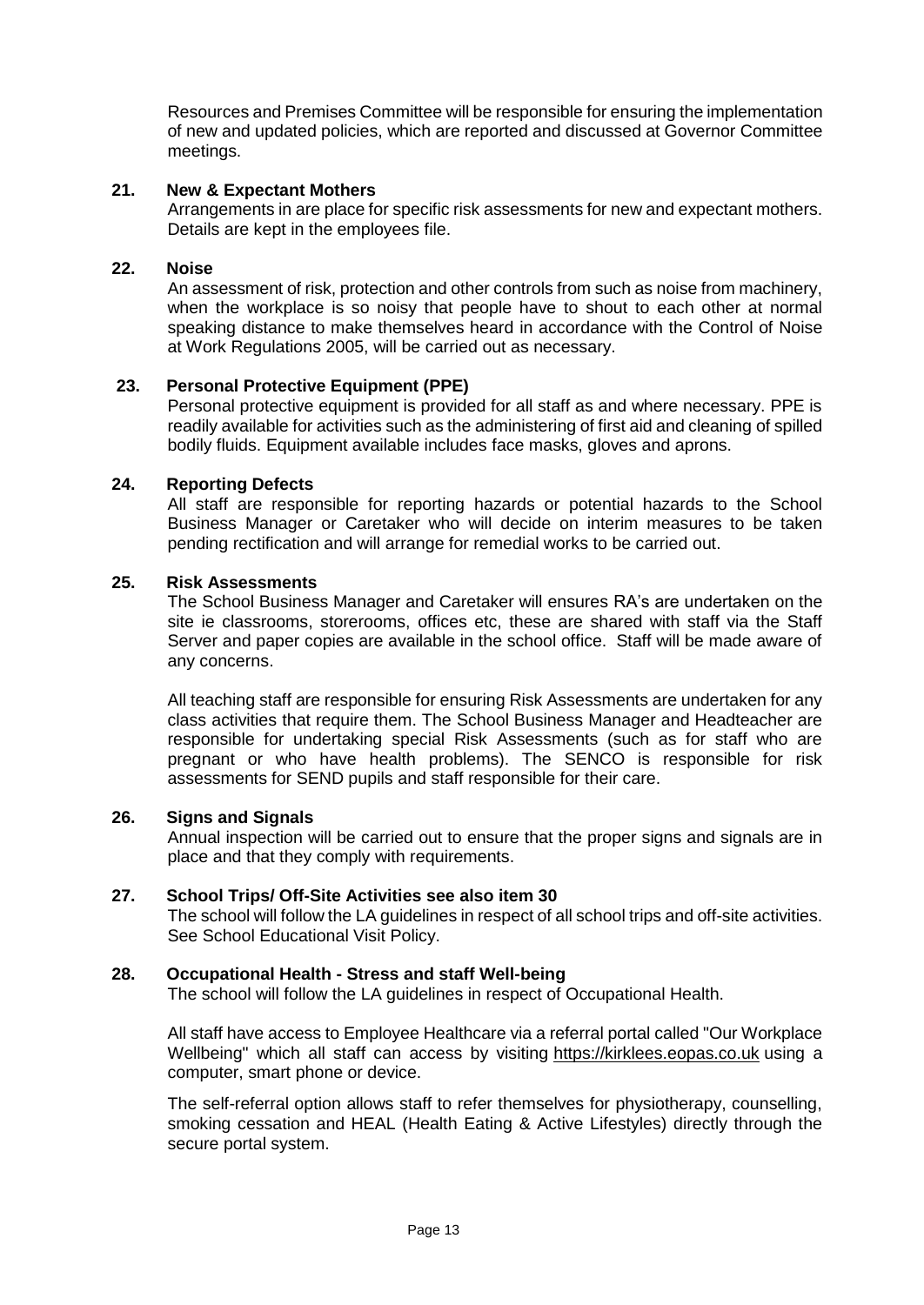#### **29. Staff Consultation and Communication**

The Finance, Resources and Premises Committee meet termly (three times per year) and Health and Safety is a regular item included in the Headteacher's Report to Governing Body meetings.

All staff have a duty to raise issues of concern with the Headteacher or School Business Manager who will welcome any suggestions for health and safety improvements. Staff will be informed of health and safety matters by means of email circulated by the School Business Manager as and when necessary.

Information about health and safety can be found in the Health and Safety folder in the School Business Manager's office, Health and Safety Board in the staffroom and shared on the staff server. The Health and safety Policy is also available on the school website www.warwickroad.kirklees.sch.uk.

#### **30. Supervision** [including out of school learning activity/study support]

All staff have a responsibility not to leave pupils unattended during curriculum time or at any other times when in the care of the school. The school will follow LA guidelines in respect of ratios for off-site visits and requirements for DBS clearance.

#### **31. Training and Development**

New staff will be inducted on health and safety and complete the following online training courses, prior to commencing employment:-

- Fire safety (this is only completed annually)
- Manual handling
- Working at Height

The Headteacher, School Business Manager and Caretaker undertake additional training as required, ie fire training, COSHH, asbestos etc, a log of all training is kep

#### **32. Display Screen Equipment (DSE)**

The School Business Manager will arrange for annual DSE self assessment checks are completed by all affected users. The school will follow LA guidelines on the maximum time to be spent on VDU without a break. appropriate training (if required) for staff who make significant use of VDU's and will deal with all reports of defects in workstation and health concerns, including making arrangements for eyesight testing where necessary.

#### **33. Violence to Staff**

All staff will report any incidents of verbal and physical violence to the Headteacher. The School Business Manager will log the incident as appropriate. Staff will be made aware of the *Kirklees Violence at Work Policy/Guidance]*

#### **34. Vibration**

Risk assessment from working with hand-held tools in accordance with the Control of Vibration at Work Regulations 2005, will be completed by the School Business Manager, Caretaker or responsible person as necessary.

#### **35. Welfare**

The Caretaker will be responsible for making arrangements to ensure that welfare facilities at least meet the minimum standards for temperature, ventilation, lighting, water supply, washing facilities, toilets etc as required by the Workplace (Health, Safety and Welfare) Regulations 1992.